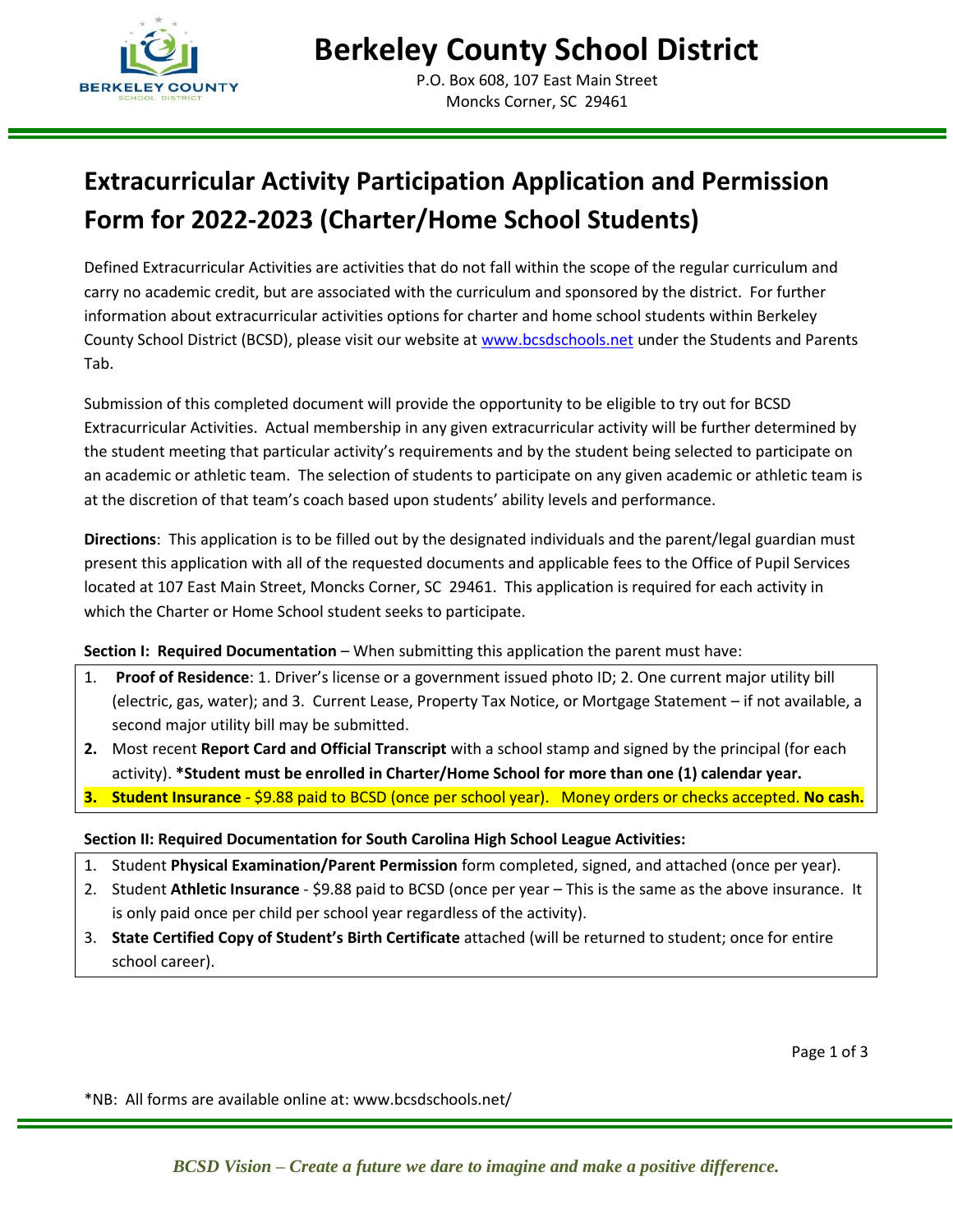

# **Berkeley County School District**

P.O. Box 608, 107 East Main Street Moncks Corner, SC 29461

#### **Section III: To be completed by the student's parent/legal guardian:**

| School Name / Extracurricular Activity                                                                                                                                                                                                                                                 |             | Date of Application             |
|----------------------------------------------------------------------------------------------------------------------------------------------------------------------------------------------------------------------------------------------------------------------------------------|-------------|---------------------------------|
|                                                                                                                                                                                                                                                                                        |             |                                 |
| <b>Student's Last Name</b><br><b>First Name</b>                                                                                                                                                                                                                                        | Middle Name | Date of Birth                   |
| Address                                                                                                                                                                                                                                                                                | City/Town   | Zip                             |
|                                                                                                                                                                                                                                                                                        |             |                                 |
| Name of Parent or Legal Guardian (please print)                                                                                                                                                                                                                                        |             | <b>Telephone Number</b>         |
| Please list any medical conditions that your child has that we should know about to better help care for your                                                                                                                                                                          |             |                                 |
|                                                                                                                                                                                                                                                                                        |             |                                 |
|                                                                                                                                                                                                                                                                                        |             |                                 |
|                                                                                                                                                                                                                                                                                        |             |                                 |
| I certify the address above is our legal residence, the above named student resides with me, and I am his/her<br>parent or legal guardian. I authorize the student's charter/home school to release his/her educational records<br>to BCSD for the purpose of determining eligibility. |             |                                 |
|                                                                                                                                                                                                                                                                                        |             |                                 |
|                                                                                                                                                                                                                                                                                        |             | Parent/Legal Guardian signature |
|                                                                                                                                                                                                                                                                                        |             | Page 2 of 3                     |

*BCSD Vision – Create a future we dare to imagine and make a positive difference.*